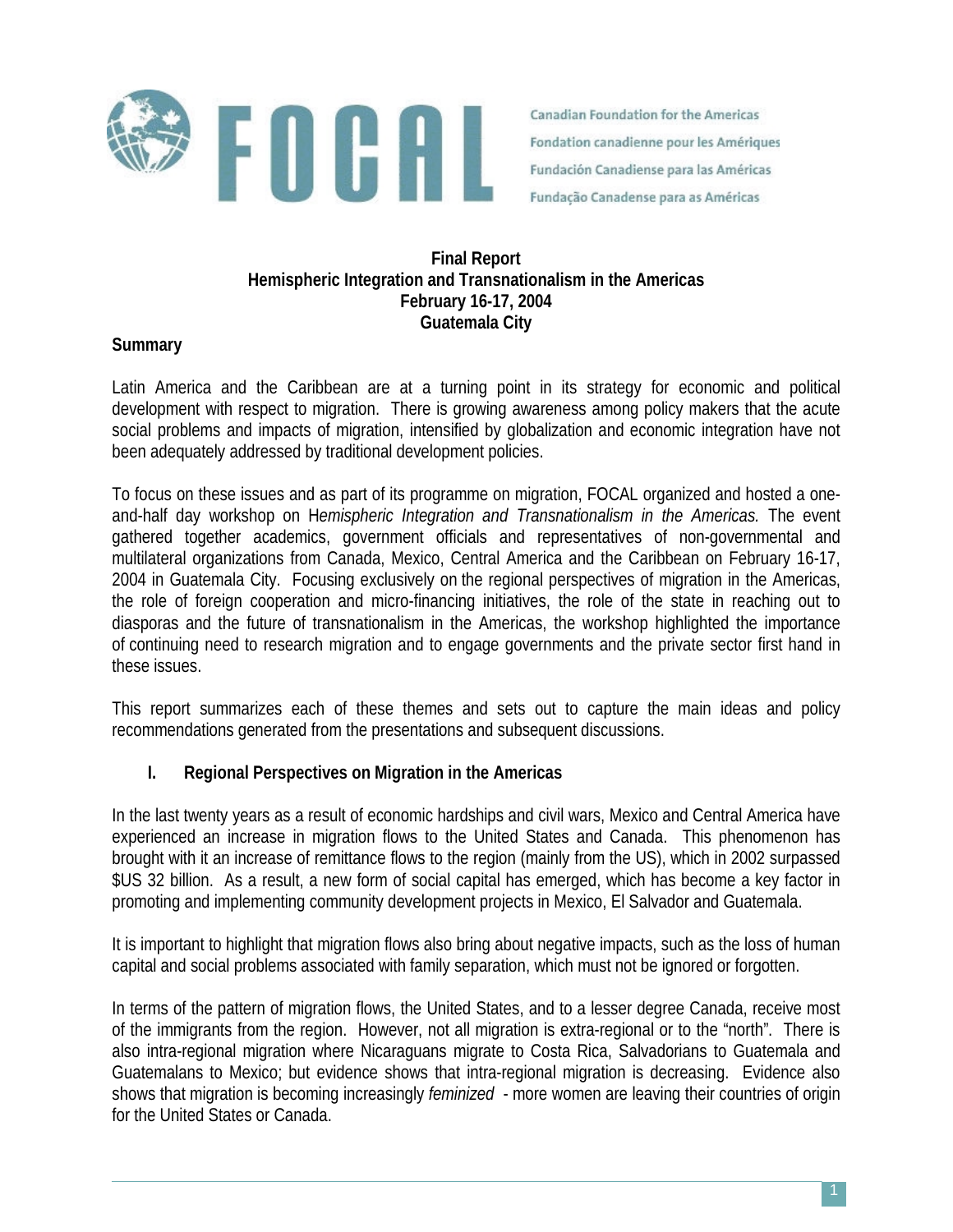# **II. Impact of Migration on Economic Development and Integration**

Over last few years, the growing numbers of Latin Americans and Caribbean migrants in the United States and Canada have been accompanied by ever increasing flows of social and financial capital back to the region. This has sparked investigations, projects and initiatives from think tanks, development organizations and multilateral as well as bilateral donor organizations.

The Caribbean has shifted from being a net importer to a net exporter of labour in the last fifty years. As a result, the Caribbean has one of the largest diasporic communities in the world. The economic significance of diasporas to the region is underscored by the fact that remittances have exceeded foreign direct investment and development assistance in some countries. In Jamaica and the Dominican Republic, for instance, remittances account for approximately 11 percent and 9 percent respectively of their gross domestic product (GDP) and have become the largest and most stable source of foreign capital in the region.

In El Salvador, it is estimated that Salvadorians living abroad send approximately \$US 2 billion a year in family remittances, which represent 13 percent of GDP. As a result, researchers have begun looking at the relationship between migration, remittances and micro-enterprises and have found that alternative financing systems, such as credit unions and cooperatives, are key to maximizing remittances.

Remittances are only one side of the diasporic economy and though it is an expanding source of income and resources, there is no clear evidence that these benefits outweigh the costs associated with migration. Increasing levels of poverty, crime and the high prevalence of HIV/AIDS have contributed to the *brain drain* of professionals, particularly in the Caribbean, where the rate is perhaps the highest in the world. The departure of highly skilled migrants reduces productivity levels and creates a vacuum in sectors that are not easily replaceable (i.e. teachers and doctors) jeopardizing broader development goals.

Though much attention needs to be paid to the negative aspects of migration, particularly the *brain drain* phenomenon, it is important to emphasize that for the first time governments of the region are beginning to recognize the importance of remittance flows and have begun seeking a more structured assistance program for their migrant communities. This became evident at the January 2004 Summit of the Americas in Monterrey, Mexico.

# **III. The Role of Foreign Cooperation and Micro-financing Initiatives**

A large percentage of migrants leave their country of origin to improve their economic conditions. Various countries, including Canada, have set up temporary worker programs to promote labour migration and reduce irregular migration and the dangers associated with it. Canada had signed bilateral agreements in the early 1960's with Mexico and countries of the Caribbean for temporary workers in the agricultural sector. Many of the smaller economies want Canada to sign similar agreements however the government is reluctant to do so at this time. Other way of importing temporary workers need be found if countries in the Hemisphere wish to capitalize on this programme.

The latest example of seasonal migration program in Canada is the Guatemalan temporary workers program. Canada does not have a bilateral agreement with Guatemala for seasonal workers. In the framework of this new project, which is a pilot project over two years, the International Organization for Migration (IOM) offered technical assistance to the government of Guatemala and has contributed to set up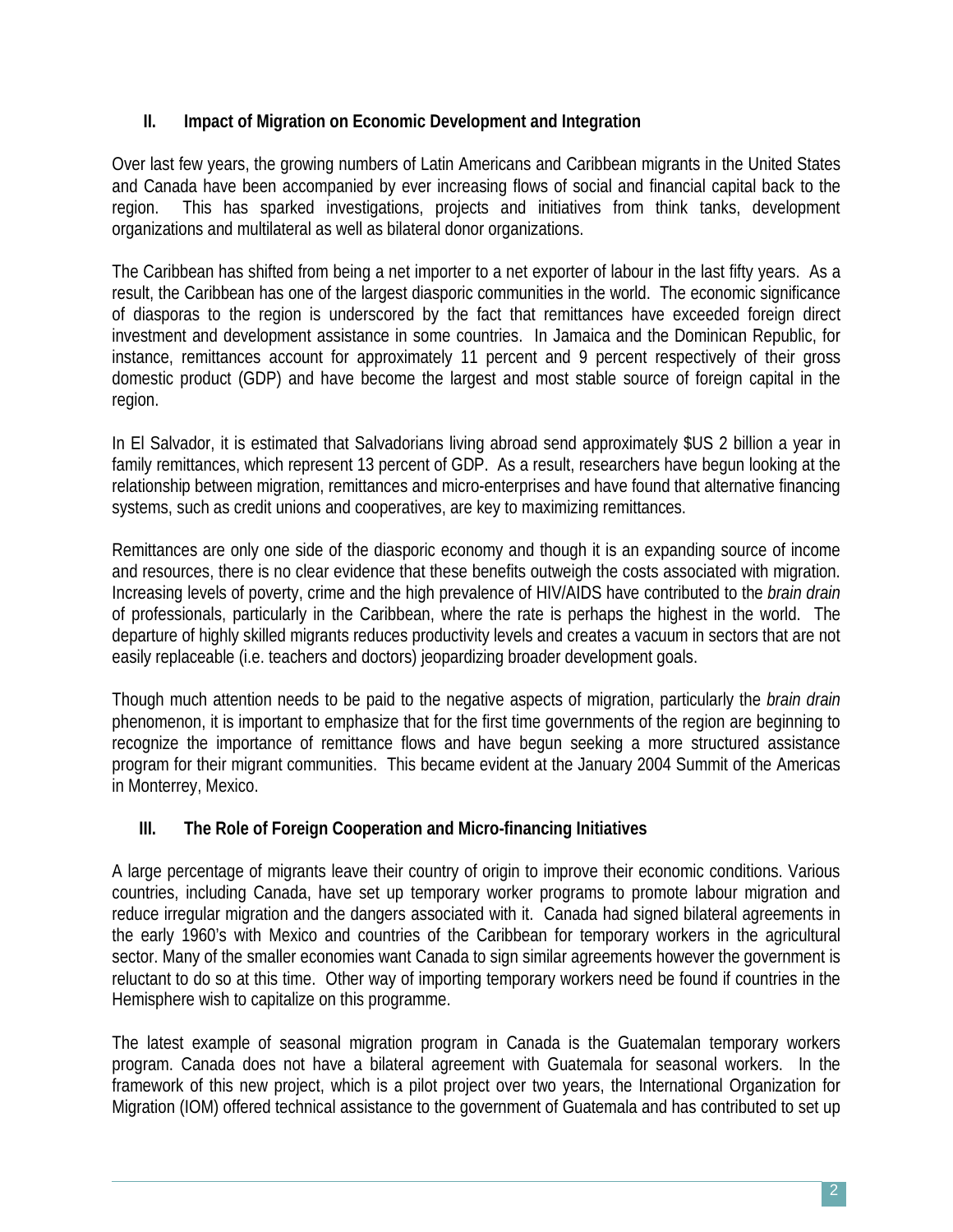a mechanism to select Guatemalan agricultural migrant workers and to arrange immigration and travel procedures to benefit both the Guatemalan worker and the Canadian employer.

This pilot project constitutes a valuable example of inter-institutional coordination among organizations working on labour migration issues: the Ministry of Labour (responsible for the labour rights of workers), the Ministry of Foreign Affairs (responsible for the protection of Guatemalans abroad) and the IOM (who promotes the principle that humane and orderly migration benefits migrants and society). This pilot project represents an alternative for irregular migration, a safe and orderly temporary migration mechanism as well as a high-income labour option.

Another positive example worth mentioning is the work that the *Federación de Asociaciones Cooperativas de Ahorro y Crédito de El Salvador* (FEDECACES) – a Salvadorian federation of cooperatives that promotes the productiveness of remittances by providing financial services to migrants and their families in both the receiving and sending countries.

Development agencies, governments and migrants are raising the profile of remittances in discussions of national development. The money sent home by migrants is increasingly seen as an important source of capital for development. However, remittances are other people's money, a fact that development agencies must keep in mind when discussing how to "leverage" them for "productive" projects. For that reason, research and studies that examine how migrants and their families want to use these funds should be encouraged. With this knowledge, development agencies can work with diasporic communities to develop mechanisms to improve transnational decision-making about the use of remittances. Development agencies should be working to facilitate migrants' decisions about how to allocate their remittances rather than developing elaborate mechanisms to channel remittances into projects conceived and executed by external actors.

## **IV. The Role of the State in reaching out to Diasporas**

Emerging as the most reliable source of foreign money and capital for developing countries, remittances are of increasing interest to governments, foundations, multilateral institutions, researchers and banks.

Canada is a country of immigration that lends itself to remitting goods or money back to homelands. From the Canadian government's perspective the amounts sent back to countries of origin are small; however for the receiving countries they are of extreme importance, particularly where remittances represent large percentages of gross domestic product (GDP), exceed levels of development assistance or offset export earnings. For source countries, such as Canada, the increasing significance of remittances leads to a need for a better understanding of their development impact on receiving countries. Also more accurate estimates are needed of the amounts of Canadian remittances sent to the region, as no official estimates currently exist. Even though the amount of remittances outflow may be small in relation to the Canadian economy, there is room for greater understanding of remitting patterns in Canada.

In comparison to Canada, El Salvador is a country of emigration. Non-official sources estimate the Salvadorian community abroad to be at approximately 1.2 million, with 96 percent of the total residing in the United States or Canada. Needless to say, these communities have maintained links with their countries of origin, mainly in the form of remittances, which represented 14 percent of the GDP in 2003. For a small country like El Salvador, the constant flows of remittances have had a small, but significant impact at the local level as a result of social investment projects, which the Salvadorian government supports through the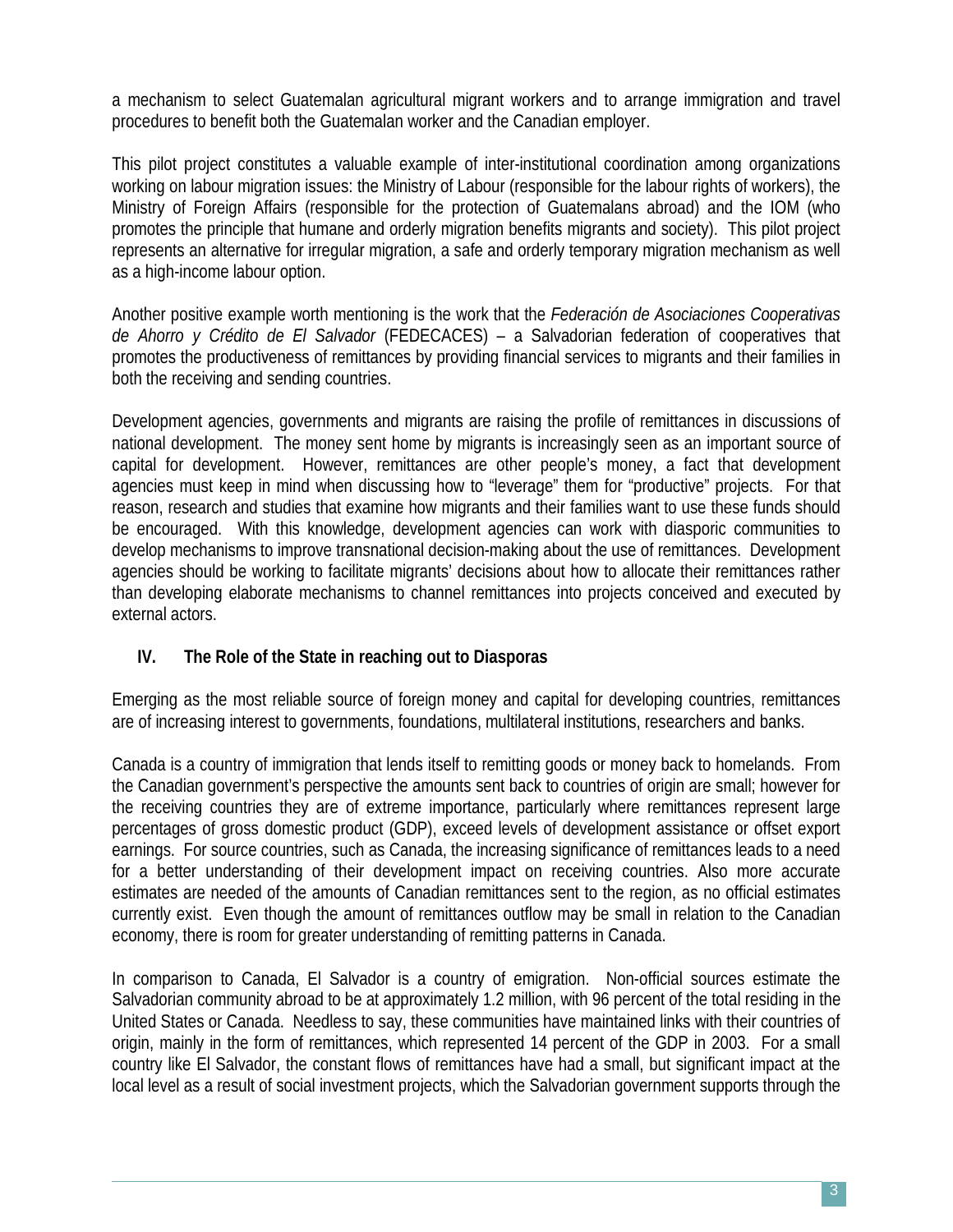*Fondo de Inversión Social para el Desarrollo Local de El Salvador* (FISDL) as way of reaching out to its diasporas.

In 2002, FISDL began implementing the *United by Solidarity Project* (Unidos por la Solidaridad), whose main objective is to create a "solidarity triangle" between the Salvadoran communities abroad (home-town associations), local organizations and the central and local governments in order to maximize resources for local development projects, which in turn diminish the volatility of remittances and increase their local impact. The role of FISDL is to promote the participation of local governments, organizations and communities abroad in development projects by matching funds for every project proposal that is submitted for approval. Thus far, FISDL has been able to implement 45 projects worth approximately \$US 11.5 million, of which approximately \$US 4.5 million were contributed by Salvadorians abroad.

In spite of their "success", however, projects like the ones being implemented by FISDL are for the most part criticized by academics, researchers or analysts, who believe that governments should not "use" remittances to fund infrastructure projects that otherwise would be their (government's) responsibility. It was suggested, however, that governments should instead concentrate on improving the climate for local investment; promoting diasporic business; and, supplying additional consular services to maintain informed Diasporas.

## **V. The Future of Transnationalism in the Americas: Challenges for a New Era**

International migration is one of the defining features of the history of Latin America and the Caribbean. In the last decades, a new pattern of transnationalism has emerged with Latin American and Caribbean countries becoming net exporters of labour. This pattern is likely to continue in spite of the increasing cost of migration and the introduction of more stringent immigration policies. Labour shortages in key sectors, like agriculture, an ageing population and a low birth rate in developed countries, such as Canada and the United States, are factors that will continue to *encourage* these migration flows.

Diasporic or transnational communities have brought policy agendas to the global sphere having an impact for both sending and receiving countries. US immigration policy, for instance, is of vital importance to the Mexican government as there is an estimated four million undocumented Mexicans working in the United States, who send more than \$US 1 billion annually in remittances. An increasing number of countries are also granting dual citizenship and voting rights to their diasporic communities, having an impact not only in their country of origin, but in the receiving country as well.

It was pointed out earlier that transnationalism could also impact communities in a negative manner. The "loss" of economically active workers, in the form of the brain drain, is a costly effect that migration has in places like Jamaica for instance, where more than 50 percent of its professionals emigrate to more economically stable countries. The deportation of immigrants with criminal backgrounds (i.e. gang leaders) is another effect of transnationalism that is becoming a concern for countries of the region, which are not "equipped" to reintegrate these individuals to the societies that they emigrated from. These are some of the challenges in the future of transnationalism in the Americas.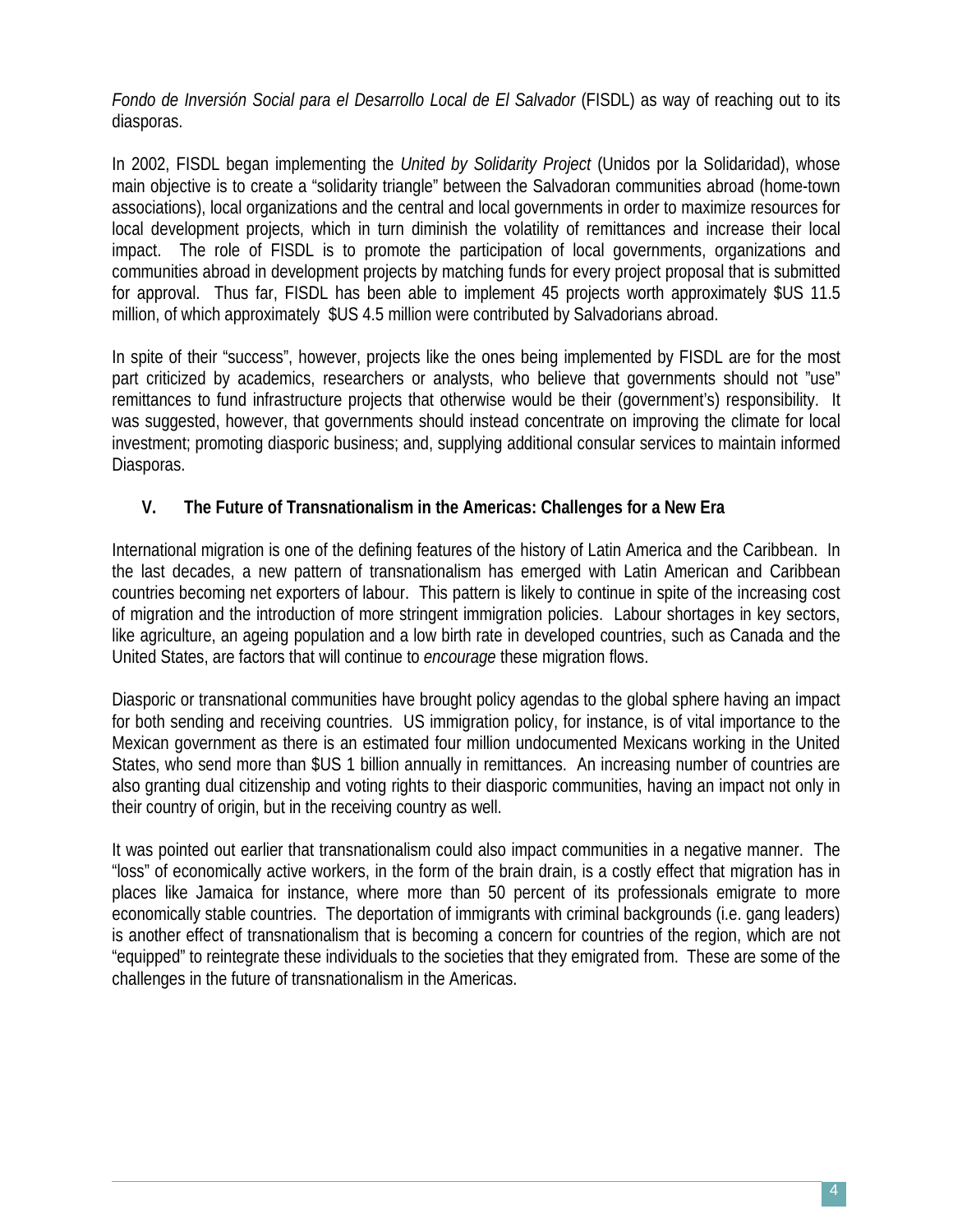### **Conclusion - Recommendations**

The challenges associated with Hemispheric Integration and Transnationalism in the Americas point to the need to review priorities at the state and development agency levels. Clearly, dealing with the impacts and taking advantage of the benefits of transnationalism will require a re-conceptualization of these priorities. The following are recommendations that were suggested to address these issues:

- ♦ Strengthen the development potential of migration, without forgetting the fundamental role of the State in this matter.
- ♦ Conduct more research in areas of structural causes of migration, the protection of vulnerable migrant groups (i.e. women and children) and trafficking.
- ♦ There is a need for more integrated analysis of the issues however the current information needs to be better disseminated to the public to increase knowledge on the topic.
- ♦ Reach out to Diasporas not as economic resources, but as citizens abroad. Support diaspora entrepreneurs hip.
- ♦ Promote the integration of migrant communities in host countries and countries of origin.
- ♦ Promote regional fora to discuss migration issues and public policies.
- ♦ Promote in both the country of origin and the migrant country of choice guaranteed rights for the migrant.
- ♦ Strong Diaspora outreach development projects that are inclusive and engage all parties in the process.
- ♦ There is a need for a global strategy to improve human capital particularly in the depleting rural areas.
- ♦ Civil Society Organizations that represent migrants need to form new partnerships with private enterprise and government. They need to forge new agreements to work together to improve mechanisms to facilitate the diasporic environment.
- ♦ More investment in community development by strengthening transnational linkages and support the development of Cooperative Services.
- ♦ Institutions need to modernize and catch up with the current trends and flows of transnationalism to facilitate growth.
- ♦ Build institutional mechanisms to strengthen financial services with real options for long-term investment possibilities.

### **WORKSHOP PARTICIPANTS**

Katharine Andrade Eekhoff FLACSO San Salvador, El Salvador kandrade@flacso.org.sv

Isaías Cabezas Departamento de Micro-finanzas Catholic Relief Services (CSR) Guatemala icabezas@csr.org.gt

Carlos Avalos Oficina Cooperación Canadiense Guatemala

Pablo Calderón IOM Guatemala pcalderon@iom.int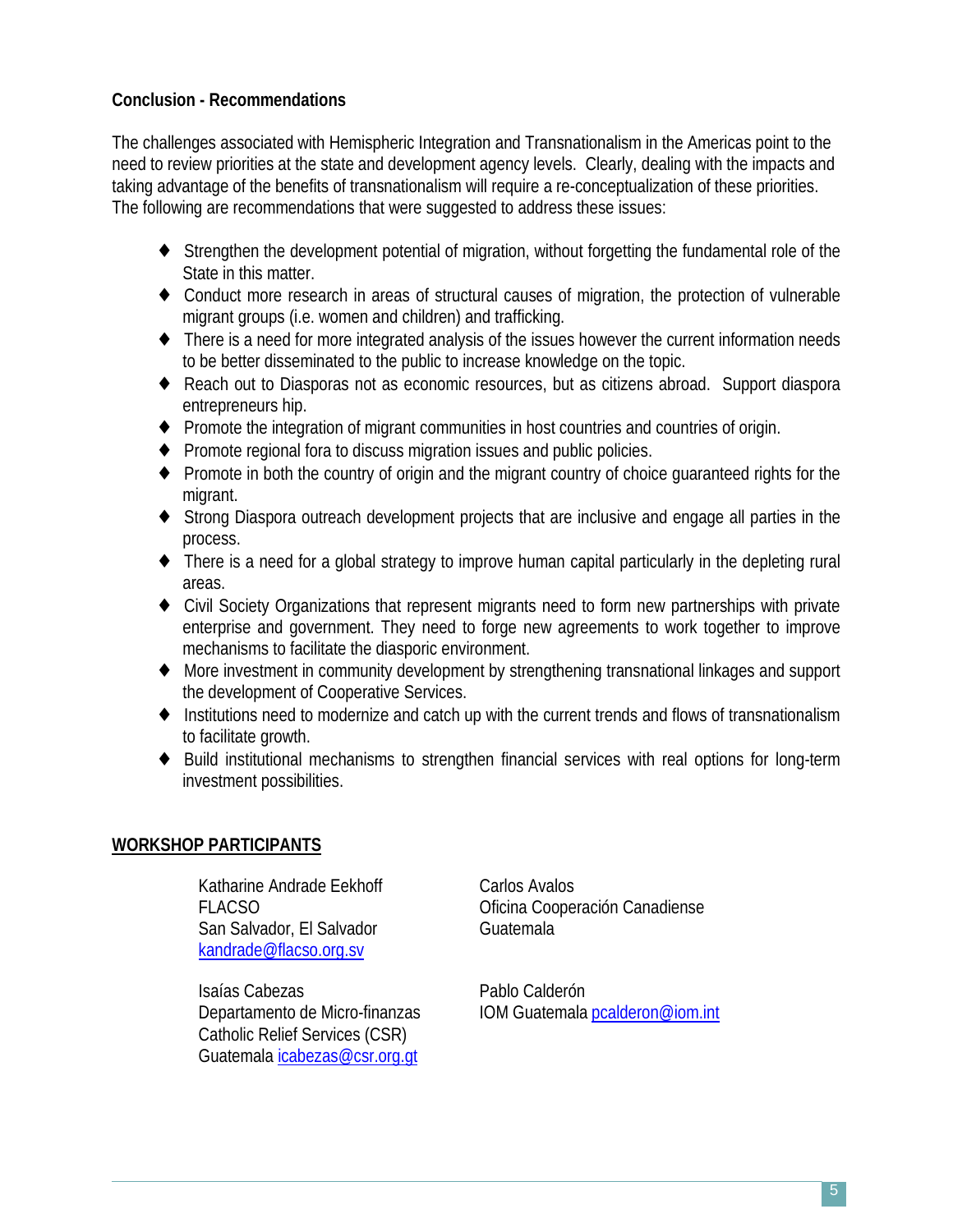Enrique Coronado Embajada del Canadá Guatemala enrique.coronado@dfait-maeci.gc.ca

Ana Elizabeth Cubías Directora General Adjunta de Desarrollo Social Integral, Ministerio de Relaciones Exteriores El Salvador ecubias@rree.gob.sv

Pablo García Asuntos Consulares y Migratorios Relaciones Exteriores Guatemala pgarcia@minex.gob.gt

Juan Alberto González Proyecto SODEF, Universidad de San Carlos Guatemala gonzalez@concyt.gob.gt

Chanzo Greenidge University of the West Indies Port of Spain, Trinidad and Tobago

steeldiamonds@hotmail.com

Victor Hugo Lemus Departamento de Agricultura Catholic Relief Services (CSR) Guatemala vlemus@csr.org.gt

Günter Müssig IOM Guatemala iomguatema@iom.int

Catherine Nolin University of Northern British Columbia Prince George, British Columbia nolin@unbc.ca

Dale Crowell Pan American Development Foundation Washington, D.C dcrowell@padf.org

Carlo Dade Advisor, FOCAL Ottawa, Ontario cdade@focal.ca

Rodolfo García Zamora Universidad de Zacatecas México rgarciaz@prodigy.net.mx

Marta González FLACSO San Salvador, El Salvador

mgonzalez@flacso.org.sv

Patricia Lavagnino Asuntos Consulares Relaciones Exteriores Guatemala plavaniqno@minex.gob.gt

Luis Monzón Citizenship and Immigration Canada luis.monzon@cic.gc.ca

David Myhre Development Finance and Economic Security, Ford Foundation Mexico City, Mexico dmyhre@fordfound.org

Ernesto Nosthas Fondo de Inversión Social para el Desarrollo Local, San Salvador, El Salvador enosthas@fisdl.gob.sv